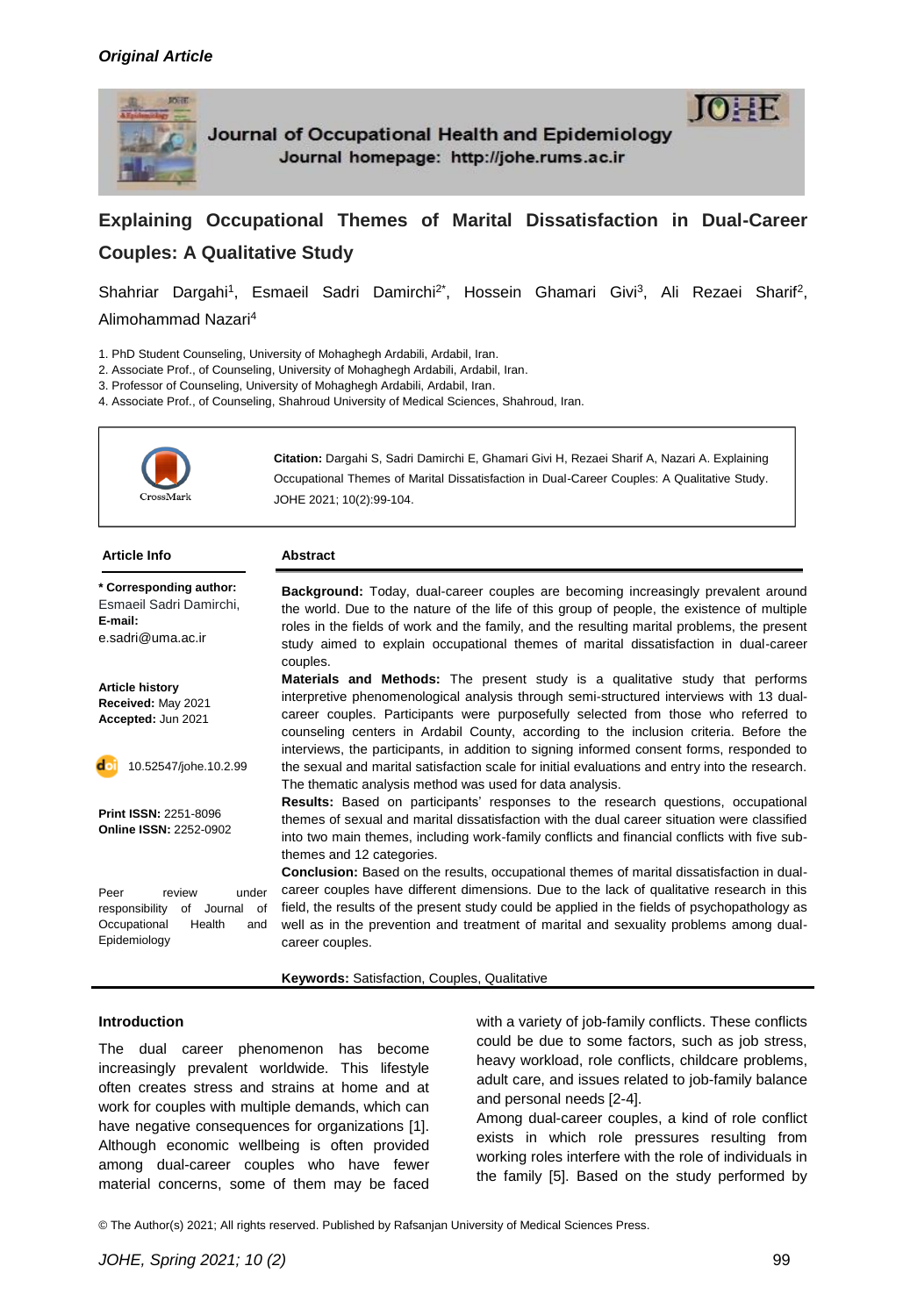Shimazu [6], more work and workaholism in women than in men can lead to job-family conflicts. Moreover, it has been reported that job-family conflicts may lead to a wide range of negative consequences, thereby decreasing marital satisfaction with and enjoyment of life moments [7, 8]. Couples' marital and sexual satisfaction is dependent on their perception of the sex life. Marital and sexual satisfaction is a variable that can be distinguished from sexual function. It is something beyond sexual pleasure, in the importance of which one can say that couples can have good sexual performance at any stage of the sexual response, yet they cannot experience marital and sexual satisfaction [9-11]. Marital and sexual satisfaction can be influenced by education, employment, job-family conflicts, marital problems, functional factors, and gender role conflicts [12, 13]. Past research shows that marital burnout, marital conflicts, marital problems, and psychological problems are more often observed among dual-career couples, and that there is a significant association between employment and marital problems among them [14, 15]. Results of studies having focused on positive aspects of dualcareer couples are indicative of lower sexual activity among women on a low income [16, 17].

The role of sexual and marital problems among couples in psychological, physical, and social dimensions, such as work environment is significant [18]. In addition, there are financial and role conflicts in some dual-career couples. Besides, marital issues affect these problems and role conflicts in the field of work and the family [13]. Accordingly, one could say that marital dissatisfaction is a variable that is directly and indirectly affected by many factors and also affects different aspects of life. Therefore, its reduction can play an important role in the vicious cycle of marital conflicts and other underlying problems. Given the increasing trend of dual-career couples in Iran and contradictions in quantitative studies, no qualitative study has yet been conducted in Iran to explain the underlying factors of the occupational index of marital dissatisfaction in dual-career couples. Therefore, it is necessary to pay attention to this group of people to prevent and fix problems existing among them. Against this background, this study aims to qualitatively identify and explain occupational themes of marital dissatisfaction among dual-career couples.

# **Materials and Methods**

This qualitative research used the interpretive phenomenological analysis method. Interpretive phenomenology seeks to identify patterns in the

data, which are placed in a theoretical framework [19]. Participants in the present study were dualcareer couples who were dissatisfied with sex and marriage. They were called and referred to counseling centers in Ardabil County from 2019 to 2020. The participants were selected and invited to participate in this study from the statistical population using the targeted selection method (8 couples), snowball sampling (5 couples), and by combining extreme or deviant case sampling.

Criteria for entering the study included perception of sexual and marital dissatisfaction by the volunteers participating in the study and having experienced at least 2 years of marriage life because Houston et al regards duration of marriage as one of the factors affecting marital satisfaction [20]. Another inclusion criterion was having at least one child because Tung et al found in a meta-analysis that the number of children was associated with marital satisfaction [21]. Other inclusion criteria were full-time employment of couples at public and private institutions, lack of drug or alcohol abuse, non-use of psychiatric drugs, lack of mental health problems, not having referred to courts for divorce during the research, lack of recognition of sexual dysfunction in either of the couples, and having no history of marital infidelity. The exclusion criteria were having psychological disorders and physical illnesses as well as lack of entry criteria. After semi-structured interviews with 11 couples, data were saturated. However, to increase diversity of concepts and to ensure data saturation, interviews were continued with 2 other couples. In the end, 13 couples were analyzed by way of thematic analysis.

The interviews that were conducted, both at couple and individual levels at the counseling center, lasted from 60 to 90 minutes. Next, the interviews were recorded and transcribed one by one. They were started with the questions "Are you generally satisfied with your marriage?" and "What is your experience of married life? "Next, they were guided on answers to questions, such as "What are your couple's barriers to the quality of married life?" Aliases (participants 1, 2, etc.) were used to preserve the subjects' details in the reports. When all interviews were conducted, the thematic analysis method, being common in phenomenology, was used to analyze the data obtained from the interviews [19]. To increase generalizability of the findings, it was attempted to differentiate the participants in terms of occupation, age, income, and education.

# **Results**

A total of 13 couples participated in this study,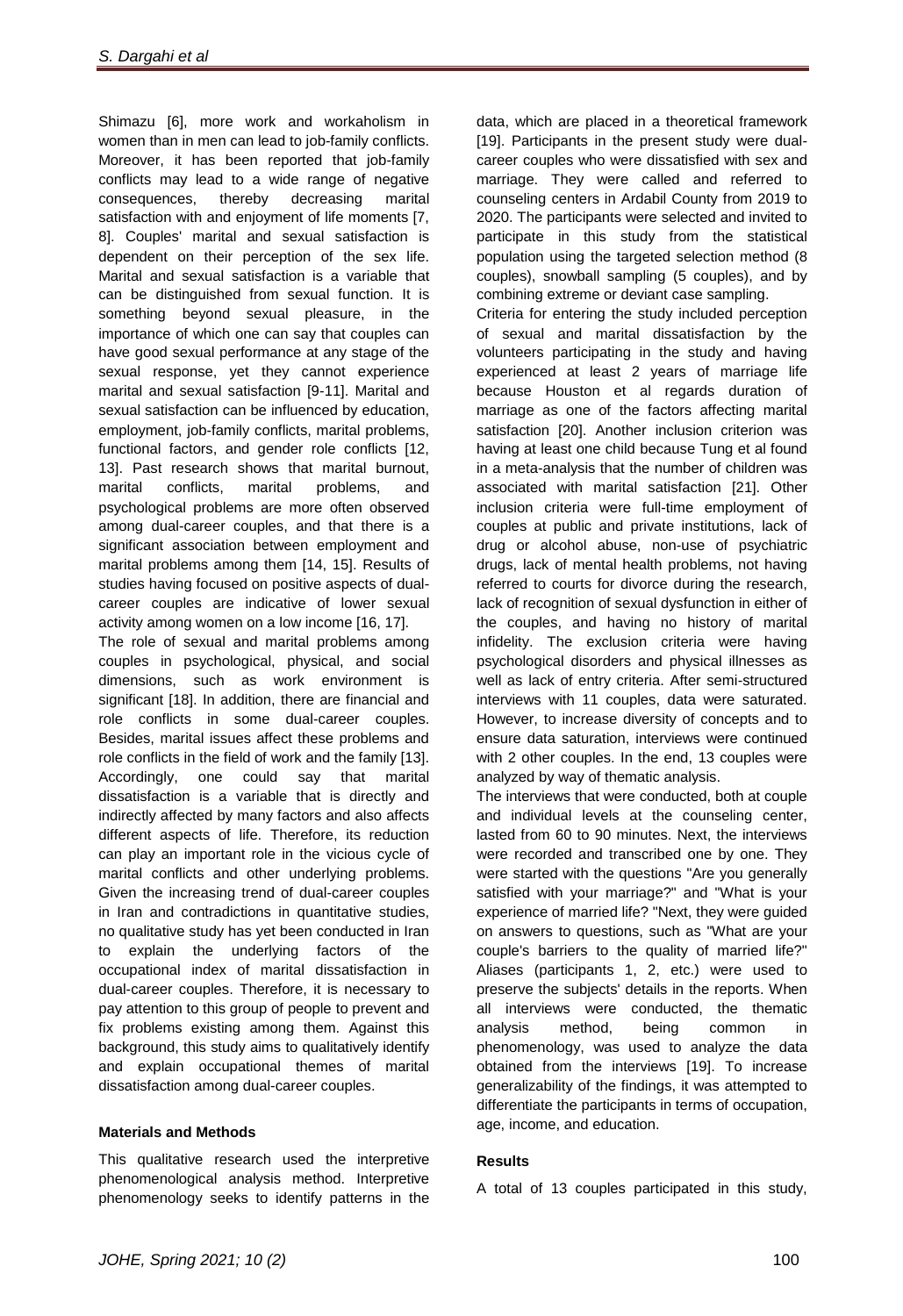whose demographic information is given in Table 1 (numbers 1 to 13 were assigned to couples in this section.). As Table 1 shows, research subjects were from different strata of the society with different levels of education. The duration of the research subjects' marriage varies from 5 to 20 years.

|                | Marriage age  |             | <b>Duration</b> | <b>Educational level</b> |                      | Job           |                     | <b>Family</b>                       | <b>Number</b>         |
|----------------|---------------|-------------|-----------------|--------------------------|----------------------|---------------|---------------------|-------------------------------------|-----------------------|
| Couple         | <b>Female</b> | <b>Male</b> | Ωf<br>marriage  | <b>Female</b>            | <b>Male</b>          | <b>Female</b> | <b>Male</b>         | income                              | <b>of</b><br>children |
| 1              | 23            | 28          | 6               | Associate<br>degree      | Bachelor's<br>degree | Employee      | Self-<br>employment | 5 Million<br>tomans                 | 1                     |
| $\mathbf 2$    | 19            | 23          | 12              | Bachelor's<br>degree     | Bachelor's<br>degree | Employee      | Employee            | 6<br>Million<br>tomans              | $\overline{2}$        |
| 3              | 24            | 30          | 8               | Master's<br>degree       | Associate<br>degree  | Employee      | Self-<br>employment | 5 Million<br>tomans                 | $\overline{2}$        |
| 4              | 26            | 30          | 9               | Bachelor's<br>degree     | Bachelor's<br>degree | Employee      | Self-<br>employment | 6 Million<br>tomans                 | $\overline{2}$        |
| 5              | 24            | 23          | 8               | Master's<br>degree       | Master's<br>degree   | Employee      | Employee            | 5 Million<br>tomans                 | 3                     |
| 6              | 21            | 25          | 19              | Master's<br>degree       | Bachelor's<br>degree | Employee      | Employee            | 4<br>Million<br>tomans              | 2                     |
| $\overline{7}$ | 28            | 32          | 5               | Bachelor's<br>degree     | Master's<br>degree   | Employee      | Self-<br>employment | 6<br>Million<br>tomans              | 3                     |
| 8              | 25            | 29          | 16              | Bachelor's<br>degree     | PhD                  | Employee      | Employee            | 8<br>Million<br>tomans              | 1                     |
| 9              | 27            | 33          | 12              | Master's<br>degree       | Master's<br>degree   | Employee      | Employee            | 5<br>Million<br>tomans              | $\overline{2}$        |
| 10             | 25            | 34          | 9               | Bachelor's<br>degree     | Bachelor's<br>degree | Employee      | Employee            | 4<br>Million<br>tomans              | 1                     |
| 11             | 28            | 31          | 7               | Bachelor's<br>degree     | Master's<br>degree   | Employee      | Self-<br>employment | $\overline{7}$<br>Million<br>tomans | $\overline{2}$        |
| 12             | 34            | 30          | 8               | Master's<br>degree       | Bachelor's<br>degree | Employee      | Employee            | 6<br>Million<br>tomans              | 1                     |
| 13             | 23            | 28          | 9               | Master's<br>degree       | Bachelor's<br>degree | Employee      | Employee            | $\overline{7}$<br>Million<br>tomans | 2                     |

| Table 1. Demographic characteristics of research subjects in terms of marital dissatisfaction |
|-----------------------------------------------------------------------------------------------|
|-----------------------------------------------------------------------------------------------|

In this study, two main occupational themes were obtained in terms of marital dissatisfaction among dual-career couples, which included "work-family conflicts" and "financial conflicts". Besides, 5 subthemes and 14 categories were obtained. Table 2 shows a summary of qualitative findings of this research.

| Table 2. Occupational themes of marital dissatisfaction among dual-career couples |  |
|-----------------------------------------------------------------------------------|--|
|                                                                                   |  |

| <b>Main themes</b>              | <b>Sub-themes</b>                                    | <b>Categories</b>                                                                                                                                                                                      |
|---------------------------------|------------------------------------------------------|--------------------------------------------------------------------------------------------------------------------------------------------------------------------------------------------------------|
| <b>Work-family</b><br>conflicts | Occupational-marital<br>conflicts                    | "Not accepting and supporting one's spouse's employment", "Lack of<br>mutual understanding" and "lack of sufficient support from the spouse"                                                           |
|                                 | Interference of work<br>role with the family<br>role | "Pressure from interferences of roles related to work, spouse, and parental<br>role", "Pressure from other (non-job) and family roles"                                                                 |
| <b>Financial</b><br>conflicts   | Financial preference                                 | "Priorities of financial issues", "Pure financial incentives"                                                                                                                                          |
|                                 | <b>Financial humiliation</b><br>and violence         | " Financial humiliation of the spouse", "Prohibition of the spouse in financial<br>decisions", "Dependence on and control over how one's spouse's income<br>is spent", "Perception of financial abuse" |
|                                 | Improper financial<br>interactions                   | "Financial secrecy and distrust", "Lack of financial fairness", "Lack of<br>proper financial rules and agreements", "Lack of financial commitment and<br>responsibility"                               |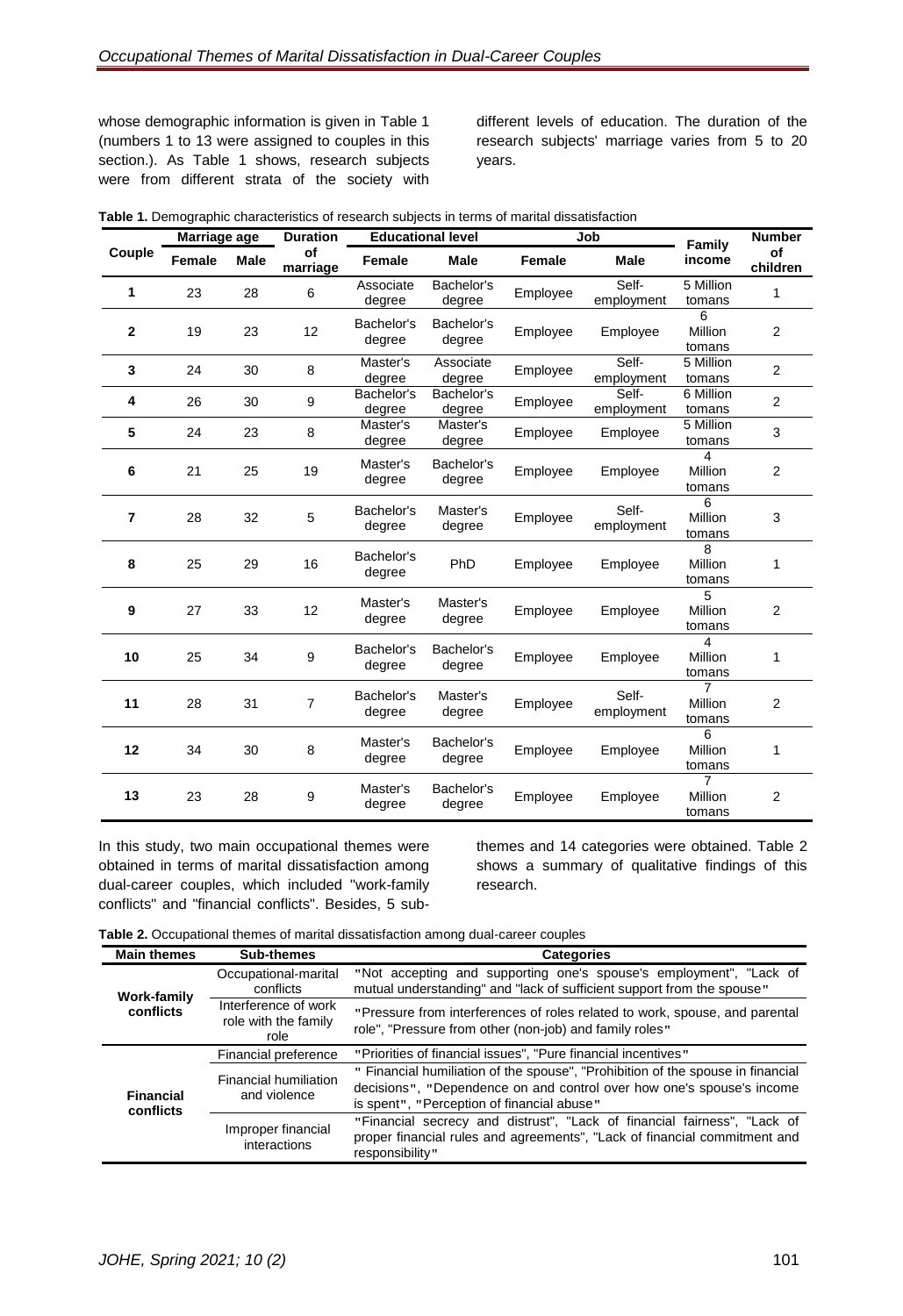**Work-family conflicts:** This main theme has 4 categories and 2 sub-themes, including "interference of work roles with family roles" and "occupational-marital conflicts".

**Interference of work roles with family roles:** This sub-theme consists of two categories, including "pressure caused by interferences of work-related roles and from spouse and parental roles" as well as "pressure from surplus (non-job) and family roles".

The research subjects were very dissatisfied with the feeling of fatigue and a lot of pressure imposed on them in connection with the tasks assigned to them in the work environment. Besides, they were dissatisfied with the duties of the family environment, including those of the spouse, parents, etc. In addition to job duties, some nonjob affairs, such as buying food and non-food items for home, children's financial issues, banking affairs, and the like were done alone in addition to their job duties, having been regarded extra pressure of job and family roles.

**Occupational-marital conflicts:** This sub-theme is composed of 2 categories, including "nonacceptance and support of the employed spouse" and "lack of mutual understanding and sufficient support from the spouse".

The research subjects, especially women in this field, reported the most important cause of marital dissatisfaction and reduction in sexual desire for the spouse as a modern life with traditional patriarchy, i.e. a kind of interference of traditional thinking in modern life. According to them, in the married life of this group of couples, men would not make necessary changes to their own beliefs, norms, and values necessary for their lives.

**Financial conflicts:** This main theme has 12 categories and three sub-themes, including "financial preferences", "financial humiliation and violence", and "improper financial interactions".

**Financial preferences:** This subtheme consists of 2 categories, including "priorities of financial issues" and "mere financial incentives".

Accordingly, understanding most of dual-career couples dissatisfied with sex and marriage would be connected with their job and income. In general, their perception of money and job was interconnected.

**Financial humiliation and violence:** This subtheme consists of four categories, including "financial humiliation of the spouse", "prevention of the spouse from making financial decisions", "dependence and control over how the spouse's income is spent", and "perception of financial abuse".

Some problems in the families of dual-career couples affect their emotional life in an

imperceptible and non-linear manner and are less known, which lead to financial humiliation of and violence against the working spouse. Financial humiliation reduces one's partner's authority over accessing financial resources and the way a family's financial income is spent while both working couples work equally hard to earn money. **Improper financial interactions:** This subtheme consists of 4 categories, including "secrecy and financial distrust", "lack of financial justice and

fairness", "lack of financial rules and agreements", and "lack of financial commitment and responsibility".

As both dual-career couples spend the money they earn in their shared life, they expect to experience almost equal powers in all matters and in the family. Therefore, if they do not appropriately consider financial relationships between themselves and their spouses as equal, they will lead to severe conflicts based on a common rule and agreement, such as the rule of the shared pocket.

#### **Discussion**

Analysis results of the concepts obtained in this study showed that one of the job themes of marital dissatisfaction in dual-career couples was workfamily conflicts among working couples, which included interference of the work role with the family role and occupational-marital conflicts. We will discuss this theme and its concepts.

When responsibilities, worries, and pressures shift from one field of work and the family to another, the balance of vision and responsibilities between dual-career couples is upset, thereby exposing them to marital and occupational burnout [22]. Work-family conflicts negatively and work-family enrichment positively affect marital and sexual satisfaction in dual-career couples [23]. Jurković showed that work-family conflicts would reduce sexual wellbeing and quality of marital relationships [24]. Similarly, Porshahbaz et al showed that sexual role conflicts in the fields of work and the family and failure to resolve them would lead to severe marital dissatisfaction [13].

Regarding lack of acceptance and support from the spouse, Hentschel et al concluded that inflexibility in traditional gender roles could be harmful for both women and men [25]. According to research, husbands with a more traditional view of gender roles experience more marital dissatisfaction [26].

In general, if spouses, especially husbands, do not make changes to their traditional sexual roles in their married life, that is, if they do not adapt to living conditions, they will most likely experience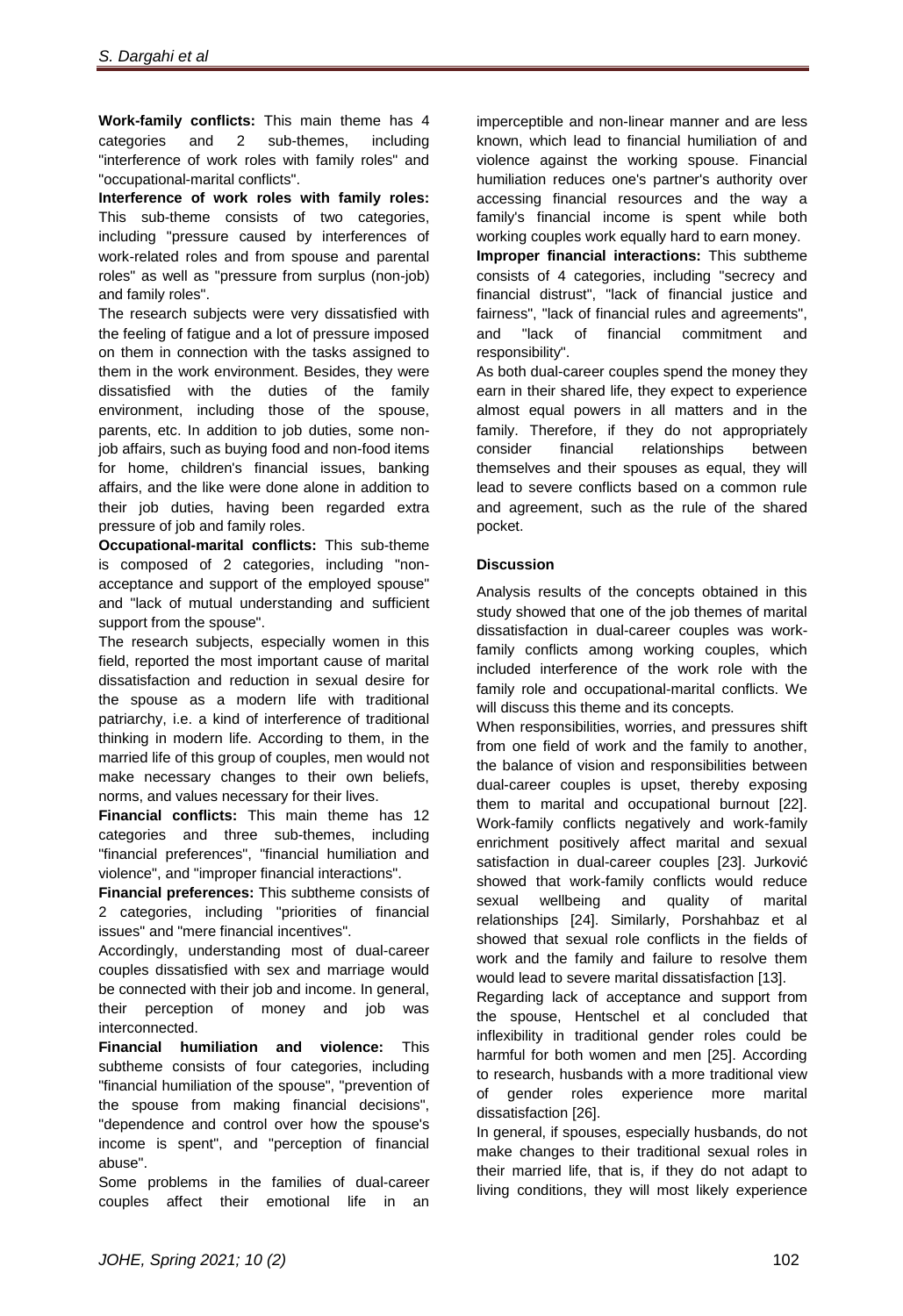marital conflicts as well as marital and sexual problems.

Analysis results of the concepts obtained in this study show that the job themes of marital dissatisfaction in dual-career couples include financial conflicts caused by the income of the working couples. This would include the themes of financial preference, financial violence, and inappropriate financial relationships, which are reviewed in this section.

In line with the present study, Salimi et al, in their qualitative study, showed that financial preferences and financial incentives, and in contrast, lack of financial preferences were important components in conflicting and non-conflicting dual-career couples [27]. Besides, research conducted by Yurovich showed that dual-career couples seeking divorce had different conceptions of money, including an individual concept [28].

The results of the present research were in line with those of Salimi et al [27], which showed that financial humiliation of the spouse would be one of the important factors in marital conflicts between dual-career couples. According to the studies conducted by Vogler et al and Burgoyne et al, couples with individual ownership experienced more conflicts, yet those with joint ownership experienced less marital conflicts, being consistent with the present study [29, 30]. To explain this theme and its role in marital dissatisfaction, one could say that when the need for respect and values is not met in a person, they cannot be satisfied, thereby not enjoying sexual life and marriage.

To examine the third theme, i.e. inadequate financial relationships, the results of the study of Richlin and Hansen showed that perception of justice and equality in dual-career couples would be related to marital adjustment [31]. The research conducted by Zimmerman and Robert showed that financial management of the family would be one of the major factors determining dynamics and quality of marital relationships [32]. According to the findings of this part of the research, factors leading to the emergence of these categories include lack of self-sacrifice, lack of responsibility, lack of commitment, and in general, lack of marital identity in couples.

Some of the subjects' statements were about unfairness of their spouses' behavior and financial performance. According to the statement, "all costs are borne by me", couples' perception of stressful conditions and limitations would seriously damage the quality of their marital relationship, especially sex [32]. Accordingly, lack of financial management skills in dual-career couples would cause confusion in their financial relationships,

thereby making them get engaged in chronic marital conflicts. Chronic conflicts play a negative role in couples' sexual life. This research was conducted on dual-career couples in Ardabil County. To generalize the results to other working couples and cultures, enough care must be taken.

# **Conclusion**

In general, job and financial conflicts between dual-career couples manifest themselves in the form of psychological problems, disputes over nonfinancial issues, as well as emotional and sexual problems.

# **Acknowledgement**

The authors would like to thank all couples who assisted us with this research.

# **Conflict of interest:** None declared.

# **References**

- 1. Elloy DF, Smith CR. Patterns of stress, work‐family conflict, role conflict, role ambiguity and overload among dual‐career and single-career couples: an Australian study. Cross Cultural Management: An International Journal 2003; 10(1):55-66.
- 2. Hammer LB, Neal MB, Newsom JT, Brockwood KJ, Colton CL. A longitudinal study of the effects of dual-earner couples' utilization of family-friendly workplace supports on work and family outcomes. J Appl Psychol 2005; 90(4):799-810.
- 3. Dargahi S, Rezaiee Ahvanuiee M, Ghasemi Jobaneh R, Khorasani AH. The effect of relationship enhancement approach training on job stress and quality of marital relationship among municipality staffs. J Occu Health Epidemiol 2017; 6(4):199-206.
- 4. Mousavi SM, Samavatyan H, Nouri A. Effectiveness of work life quality improvement training and enrichment of marital life training on increasing the quality of work life and job satisfaction among of Dual-Career Couples. Biannual Journal of Applied Counseling 2019; 9(2):109-31.
- 5. Gurbuz S, Turunce O, Celik M. The impact of perceived organizational support on work– family conflict: Does role overload have a mediating role? Economic and Industrial Democracy 2013; 34(1):145-60.
- 6. Shimazu A, Demerouti E, Bakker AB, Shimada K, Kawakami N. Workaholism and well-being among Japanese dual-earner couples: a spillover-crossover perspective. Soc Sci Med 2011; 73(3):399-409.
- 7. Camgoz SM. The Role of Savoring in Work-Family Conflict. [Social Behavior and](https://www.ingentaconnect.com/content/sbp/sbp)